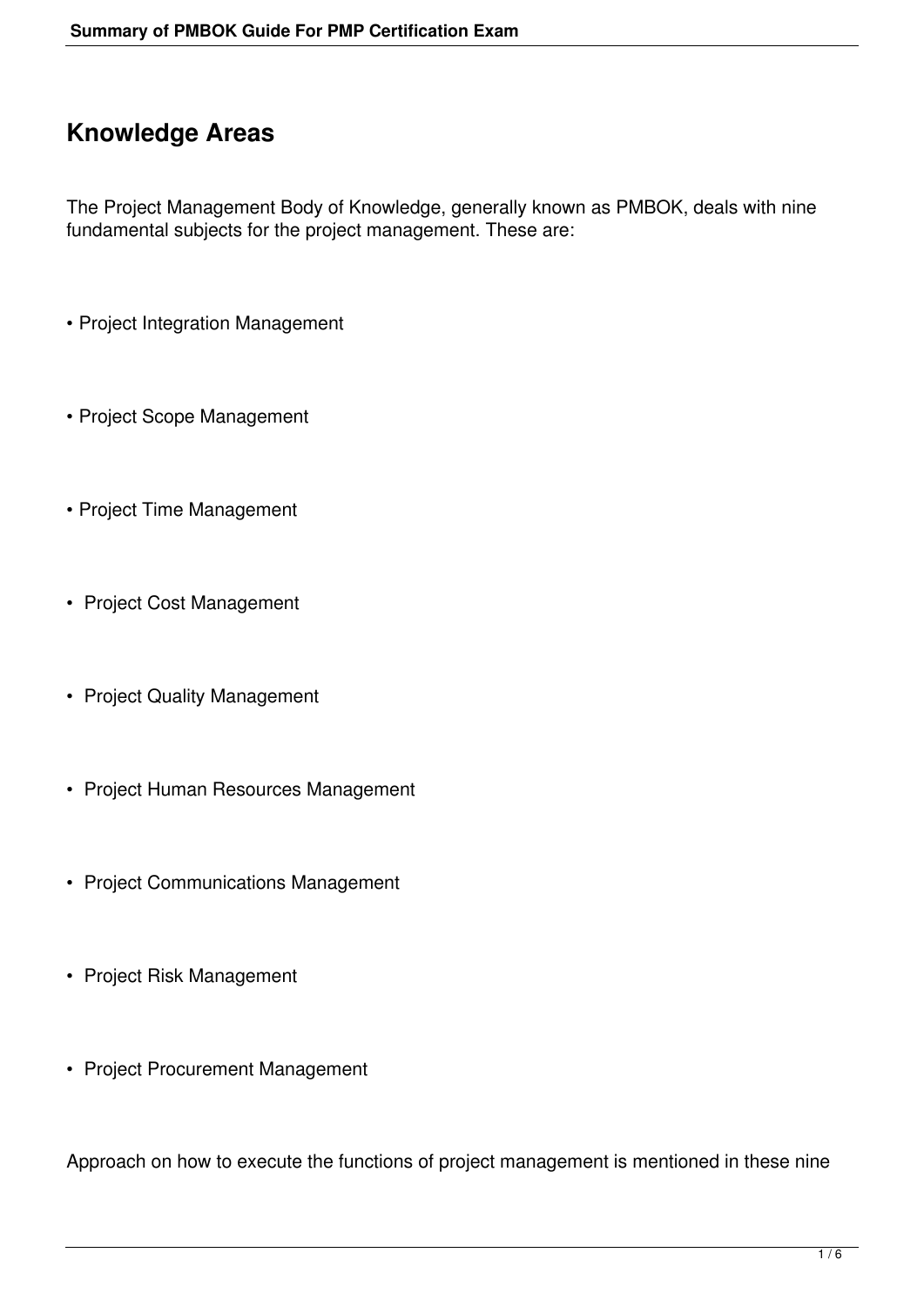knowledge areas:

# **Project Integration Management**

Project integration management is a group of necessary processes that delineate the project, with the purpose of creating successful projects. The processes included in Project Integration Management are:

- Develop the project charter
- Develop the project management plan
- Direct and manage project execution
- Monitoring and control project work
- Integrate change control
- Close project or phase

# **Project Scope Management**

Scope management in a project basically concerns five processes, the purpose of which is to make sure that the project is all-embracing, and going astray is avoided. This knowledge area includes:

• Collect requirements, for defining the project scope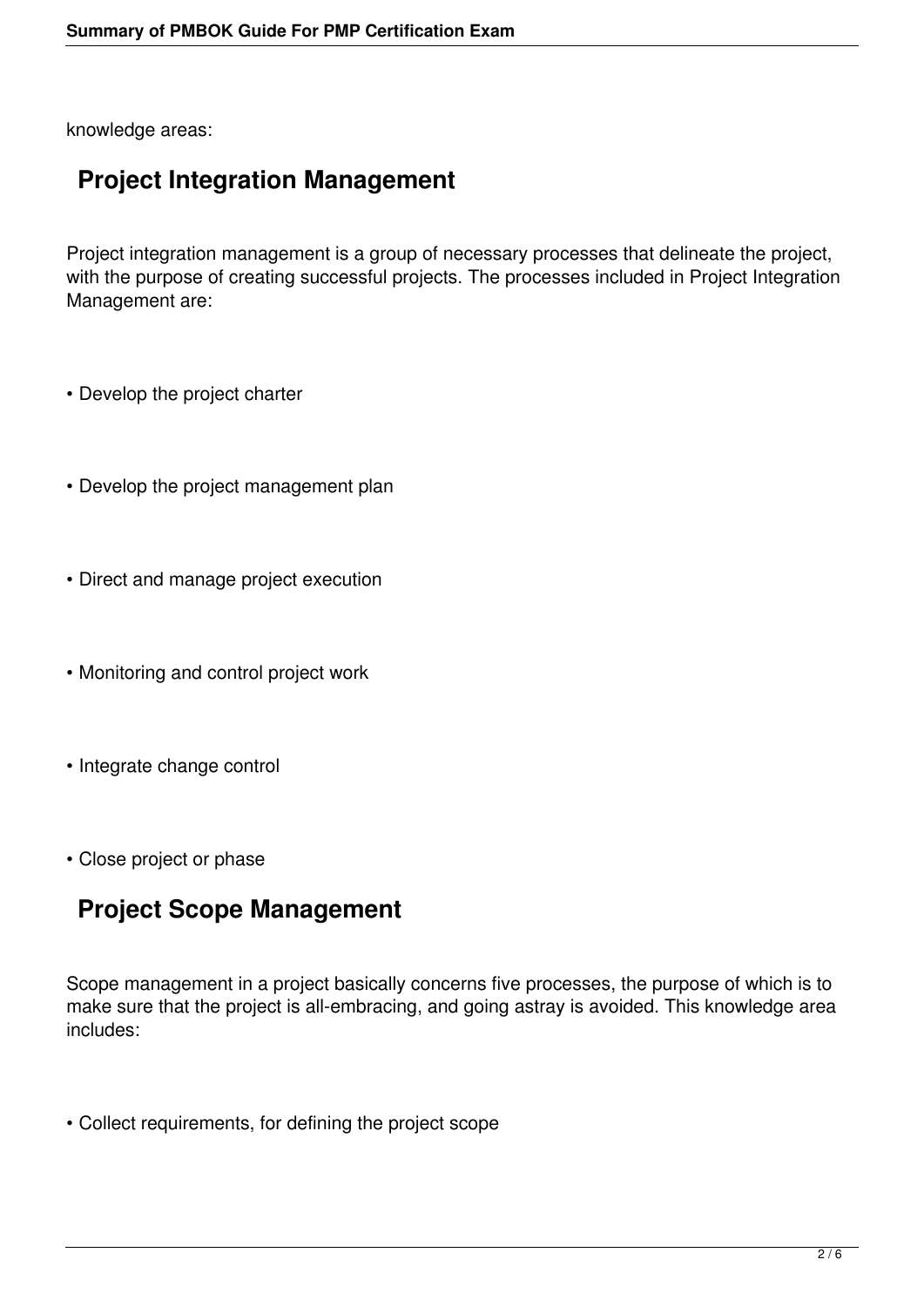- Define project scope, what is included, and what is not included
- Create work breakdown structure
- Verifying the scope
- Controlling the scope

### **Project Time Management**

The third knowledge area mentioned in the PMBOK guide covers details for managing time in a project. The project managers learn how to handle project delays and budget overruns by using PMI project management institute methodologies, like PERT chart, or critical path method. The processes used for this purpose are:

- Define activity
- Sequence activity
- Estimate the activities duration
- Estimate resources required for the activities
- Develop project schedule
- Control schedule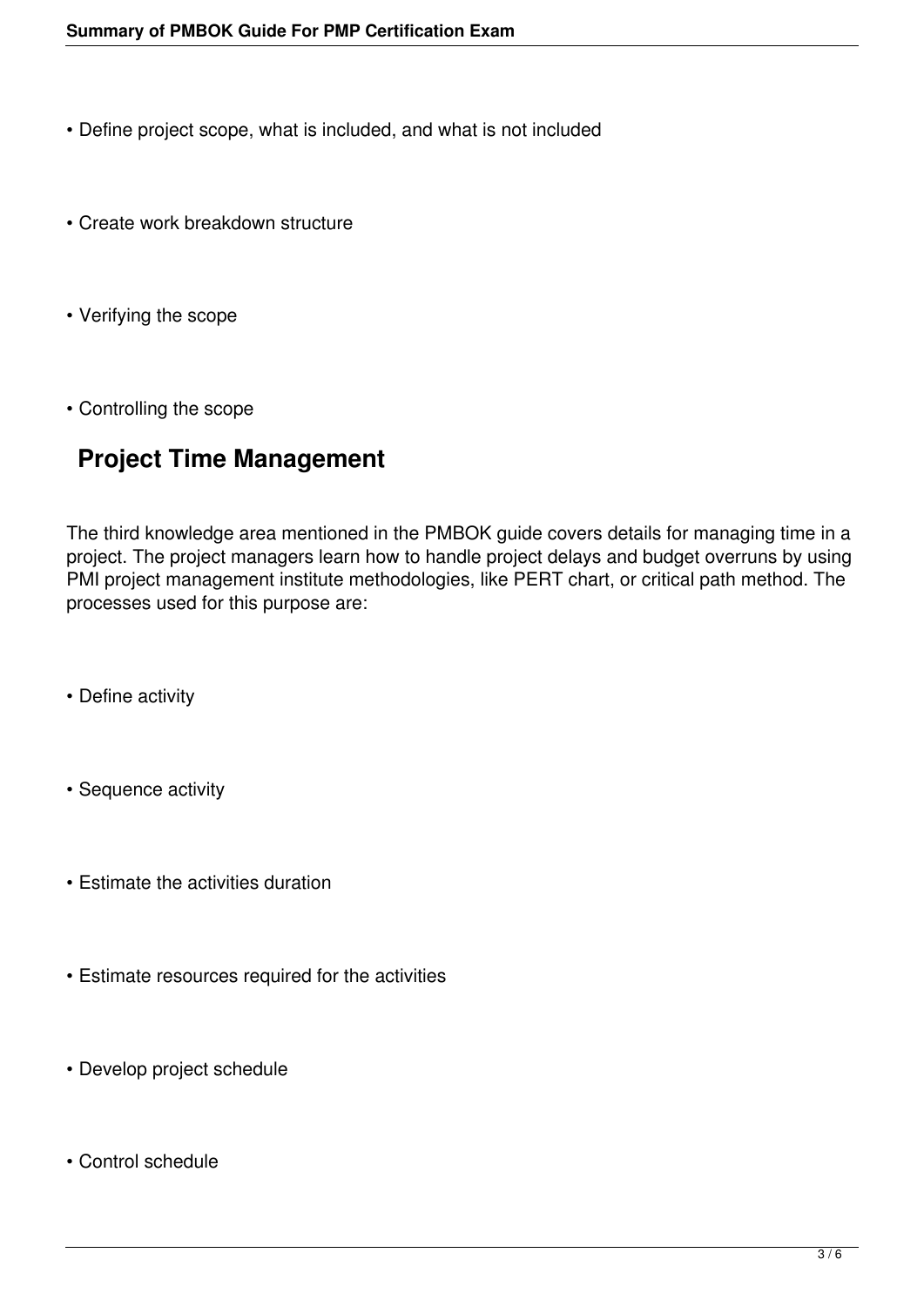# **Project Cost Management**

Cost management basically concerns the project resources, and budgeting. Cost is controlled by various techniques, like internal rate of return, NPV calculator, budget spreadsheet, and others. The processes included in the cost management are:

- Estimate cost
- Develop budget

• Control cost, by using PMI project management institute methodologies, like EVM Earned Value Management.

### **Project Quality Management**

Quality management ensures maintenance of product quality in the project deliverables, according to the desired standards, by using various methodologies, like six sigma, lean, and others. Processes included in this knowledge area are:

- Plan quality
- Assure quality
- Control quality

#### **Project Human Resource Management**

This knowledge area deals with the characteristics of managing the project human resources, during development of project plans, and execution of the project. This includes acquirement, development, and management of the team. Cultural differences should be carefully managed,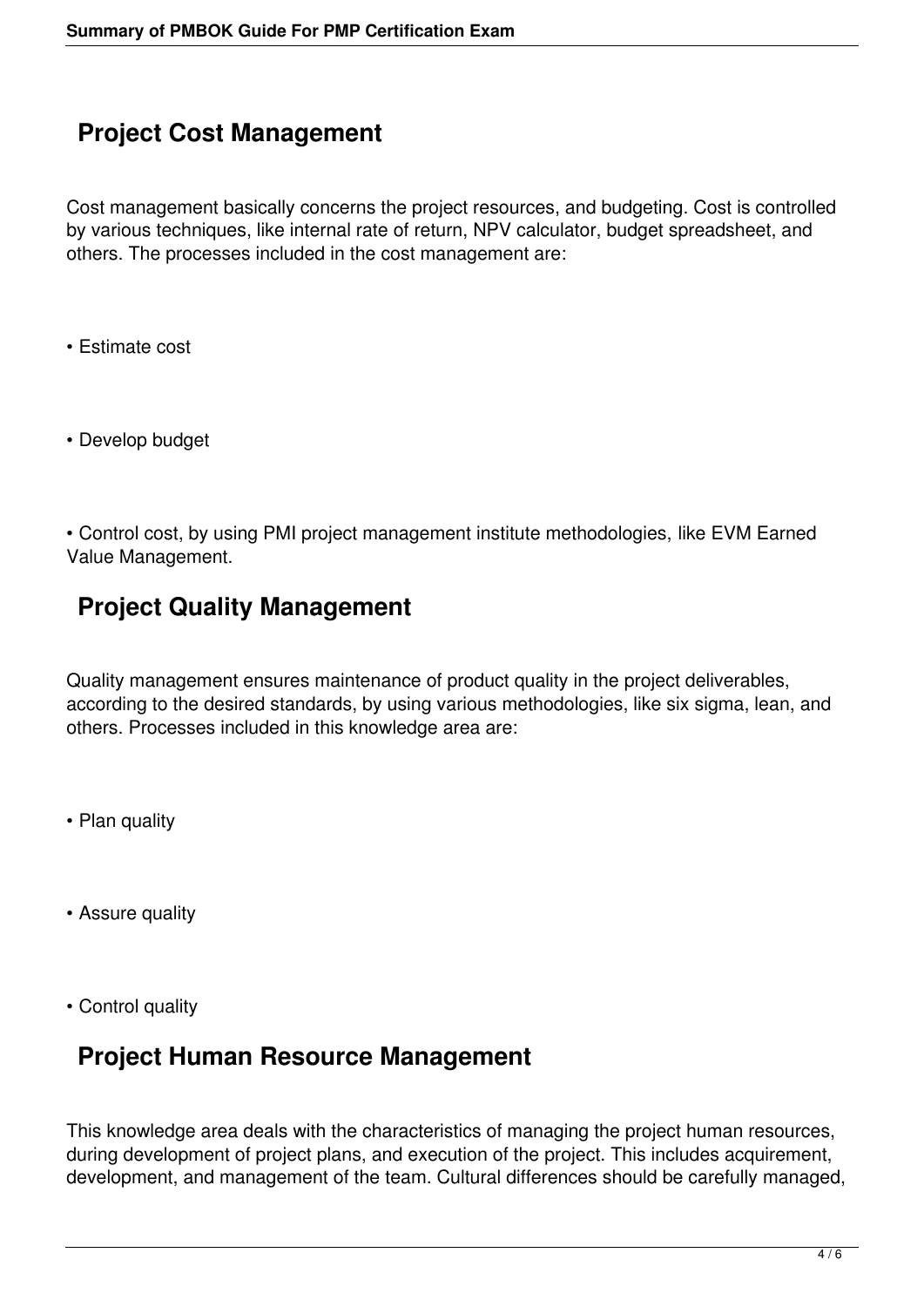including the cultural differences of nonverbal communication.

### **Project Communication Management**

Efficient communication is the foremost criteria for the project success. This important function of project management includes understanding who desires to understand what, how, and when. Processes include:

- Identify stakeholders
- Plan communications
- Distribute information
- Manage stakeholder expectations
- Report performance

# **Project Risk Management**

Risk management is vital for successful management of projects. There are numerous techniques that may be applied to manage project risks, including Monte Carlo method risk analysis. SWOT analysis for Target Corporation may be studied to learn the concepts of SWOT analysis. Processes of risk management mentioned in the PMBOK guide are:

- Plan risk management
- Identify risks